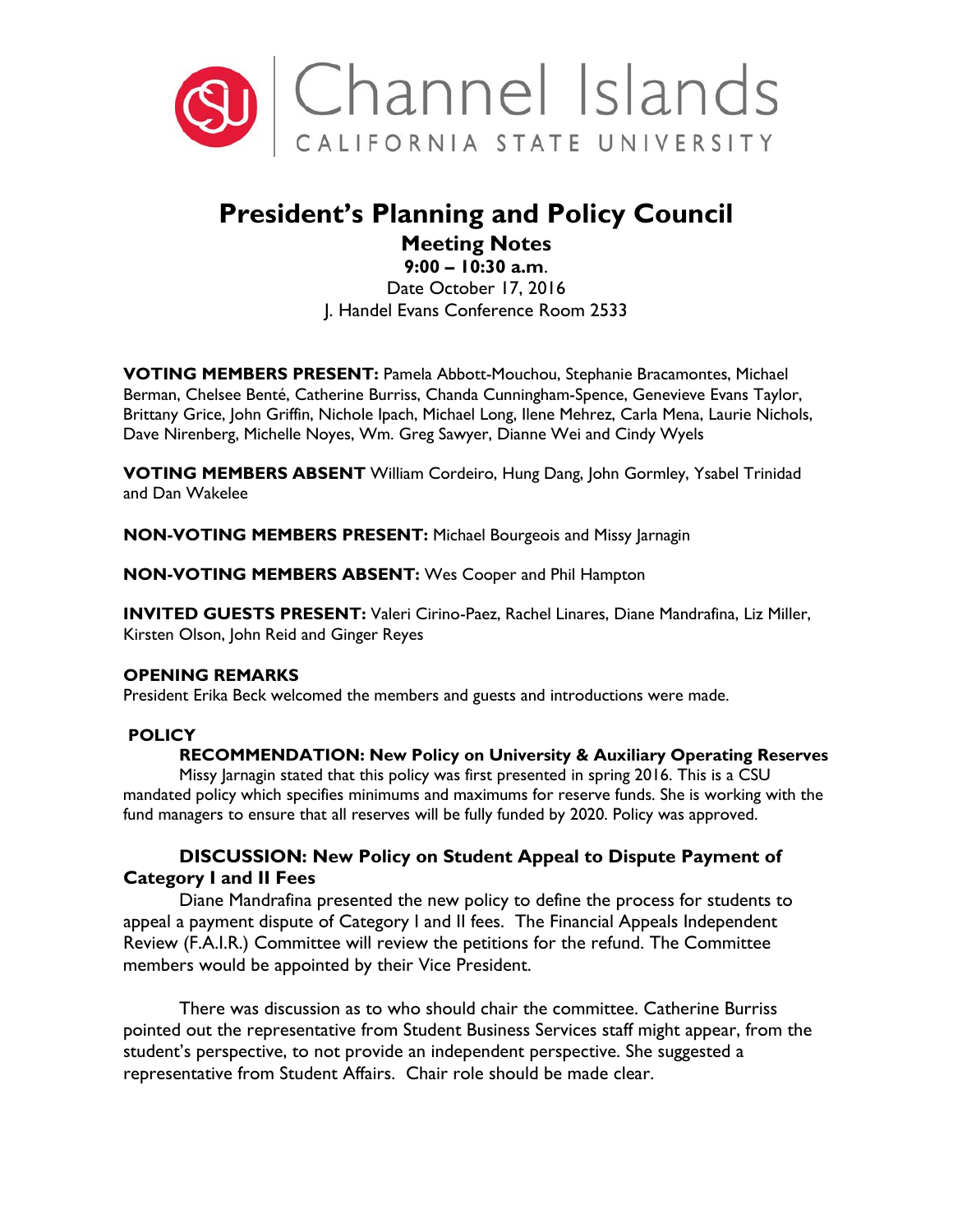Dr. Sawyer agreed with the suggestion of having a Student Affairs representative on the committee. If students feel that they are not being represented, Chair positions can be adjusted.

Brittany Grice asked how this policy works with housing payments and refunds, especially a student who is being removed not voluntarily. Diane indicated that housing is not category I or II; Missy Jarnagin stated the student housing contract provide process for housing refunds.

Missy mentioned there might be similar issues with Extended University when it comes to who makes the decision in each category. She suggested this should be a broader policy looking at all the student fees so there is no bias.

Cindy Wyels recommended a representative from Senate Committee, specifically, a faculty member of the Student Academic Policies and Procedures Committee, who are elected from their peers.

Michael Berman suggested striking the Meeting Schedule paragraph from the policy. Michelle Noyes also suggested changing the Chair to a member of Academic Affairs or Student Affairs. Nichole Ipach noted the appeal submission process should be referenced or removed to give the more flexibility in the policy.

Chelsee Benté asked about term limits on the Committee. Diane stated they want the committee to get used to the types of issues that come forth and (the term limits) could be changed later. Diane will gather these suggestions and revise the policy for  $2<sup>nd</sup>$  reading.

# **CONSENT:**

#### **FA.30.002 Policy on Animal Control**

# **SA.21.004 Policy on Eligibility Requirements for Memberships in Student Organizations**

# **SA.22.002 Policy on Priority Registration for Students with Disabilities**

President Beck requested a motion to approve these three policies with changes submitted. Policies were approved.

# **FA.81.002 Policy on Bicycles, Skateboards and Other Similar Devices**

John Reid indicated that the California vehicle code allows CI to set their own regulations regarding bikes and skateboards. Skateboards are currently approved in this policy for use on sidewalks only. The Parking and Transportation Demand Study may support creating bike lanes. Questions arose regarding motorized bikes, mopeds and hovercraft as well as what is considered 'sidewalk'. Due to the increased discussion, it was suggested that the policy be vetted further and brought back for a second reading with the Council.

# **CONSENT with UPDATE to PROVOST**

**AA.01.004/SP.15.013 - Policy on Pre-Approval of Institutional Grant Proposal AA.01.005 - Policy on Use of Unmanned Aerial Systems AA.04.004 - Policy on Review of Divisional Assessment Plans AA.11.009/SP.15.001 - Policy on Principal Investigator CM.03.002 - Policy on Campus Global Emails OP.01.006 - Policy on Sustainable Practices SA.07.012 - Policy on Communication with Students**